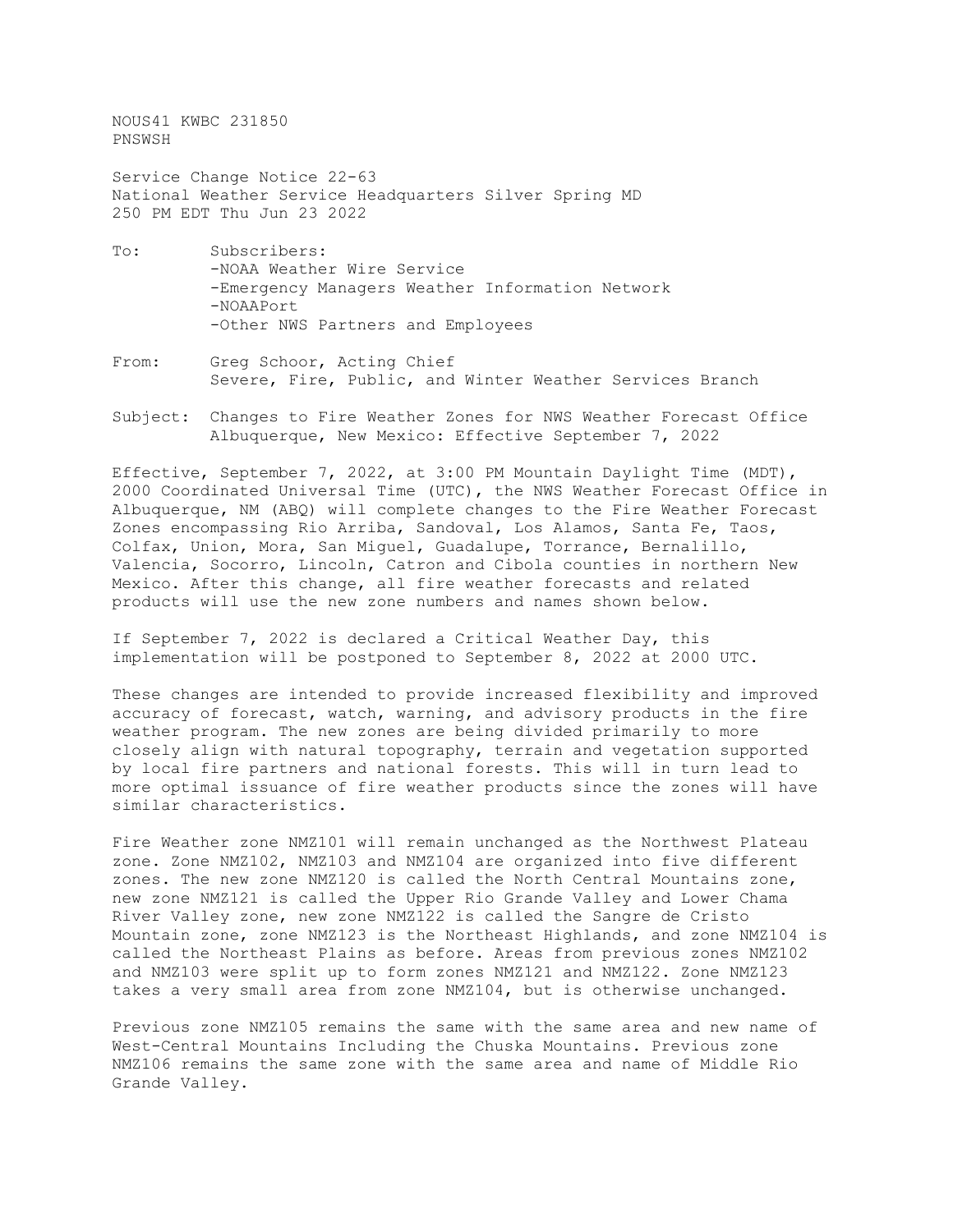Previous zones NMZ107 and NMZ108 are reorganized into three zones with the eastern portion of NMZ107 and western portion of NMZ108 creating the new zone NMZ125. Zone NMZ107 becomes NMZ124 and changes to the name Sandia, Manzano, and Gallinas Mountains. A new zone being created is NMZ125 called Central Highlands. Previous zone NMZ108 becomes NMZ126 with the same name of East Central Plains but is smaller in area. Previous zone NMZ109 remains the same area with a new name of West-Central Basin and Range.

Table 1: Current Fire weather zones and corresponding Universal Geographic Codes (UGC) for WFO Albuquerque:

UGC: Current Fire Weather Zone Names ---------------------------------- NMZ101: Northwest Plateau NMZ102: North Central Mountains NMZ103: Northeast Highlands NMZ104: Northeast Plains NMZ105: West Central Mountains NMZ106: Middle Rio Grande Valley NMZ107: Sandia and Manzano Mountains NMZ108: East Central Plains NMZ109: West Central Highlands

Table 2: Fire weather zones and corresponding UGC for which WFO Albuquerque will issue forecasts and warnings effective September 7, 2022:

UGC: New Fire Weather Zone Names ------------------------------- NMZ101: Northwest Plateau NMZ104: Northeast Plains NMZ105: West Central Mountains NMZ106: Middle Rio Grande Valley NMZ109: West-Central Basin and Range NMZ120: North Central Mountains NMZ121: Upper Rio Grande Valley and Lower Rio Chama Valley NMZ122: Sangre de Cristo Mountains NMZ123: Northeast Highlands NMZ124: Sandia, Manzano and Gallinas Mountains NMZ125: Central Highlands NMZ126: East Central Plains

Table 3: Primary cities included in the new fire weather zones effective September 7, 2022:

UGC: Primary cities within New Zones -------------------------------------------- NMZ120: Chama NMZ121: Santa Fe, Espanola, Taos NMZ122: Taos Ski Valley, Red River, Angel Fire NMZ123: Raton, Springer, Las Vegas NMZ124: Estancia NMZ125: Vaughn, Clines Corners, Santa Rosa NMZ126: Tucumcari, Clovis